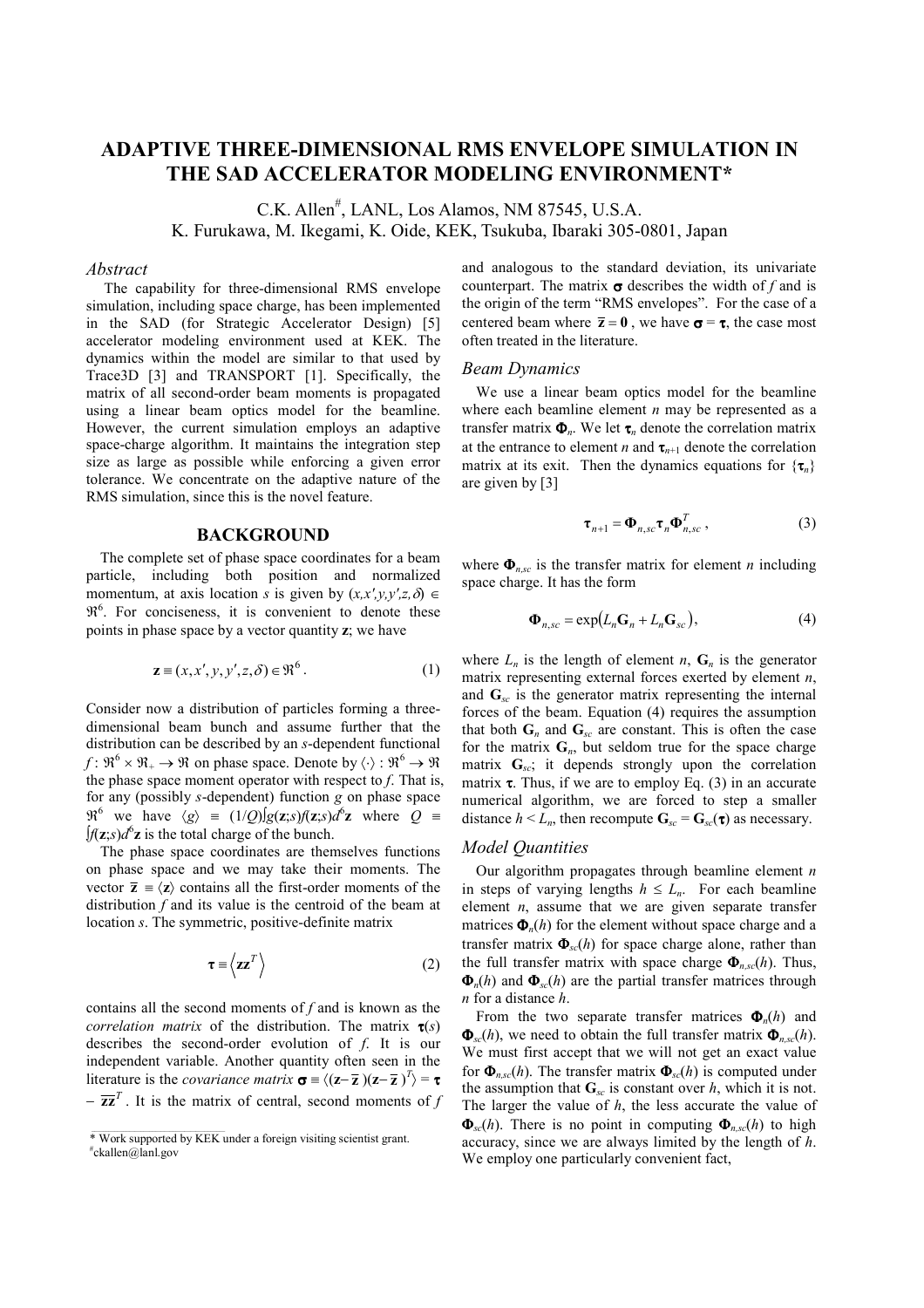$$
\mathbf{\Phi}_{n,sc}(h) = \mathbf{\Phi}_{sc}(h/2)\mathbf{\Phi}_n(h)\mathbf{\Phi}_{sc}(h/2) + O(h^3) \,. \tag{5}
$$

This formula gives us a transfer matrix  $\Phi_{nsc}(h)$  from  $\mathbf{\Phi}_n(h)$  and  $\mathbf{\Phi}_{sc}(h)$  which is second-order accurate in h. Equation (5) can be proven with a direct application of the Zassenhaus formula for the product of matrix exponentials [7].

#### Computation of the Transfer Matrices

SAD provides the transfer matrix  $\Phi_n$  for each element *n*, but not the partial transfer matrix  $\Phi_n(h)$  that we require for space charge effects. We must first determine the generator matrix  $\mathbf{G}_n = (1/L_n) \log(\Phi_n)$  then compute  $\Phi_n(h)$  $exp(hG_n)$ . The matrix logarithm is computed by an iterative technique based upon the fact that  $exp(-A_i)\Phi_n \rightarrow$ I as  $A_i \rightarrow log(\Phi_n)$  [4]. This technique is efficient because repeated computation of the matrix exponential is still faster than direct computation of the matrix logarithm. It works well for when  $\Phi_n$  is symplectic, but convergence often fails for the general case.

The process for computing the  $\Phi_{sc}(h)$  is covered elsewhere in the literature (e.g., see [3]). However, we note some points of interest. Inferring from Eq. (4) we find  $\Phi_{sc}(h) = \exp(h\mathbf{G}_{sc})$ . Letting  $\mathbf{G}_{sc}^{0}$  denote the space charge generator matrix in the beam frame, then  $G_{sc}$  =  $\mathbf{L}_0^{-1} \mathbf{R}_0^{-1} \mathbf{G}_{sc}^0 \mathbf{R}_0 \mathbf{L}_0$  where  $\mathbf{L}_0$  is the Lorentz transform to the rest frame and  $\mathbf{R}_0$  is a rotation that aligns the beam ellipsoid to the coordinate axes. In this context  $G_{sc}^{0}$  is idempotent, that is,  $(G_{sc}^{0})^2$  = 0. Since  $exp(L_0^{-1}R_0^{-1}G_{sc}^{0}R_0L_0) = L_0^{-1}R_0^{-1}exp(G_{sc}^{0})R_0L_0$ , we have

$$
\mathbf{\Phi}_{sc}(h) = \mathbf{L}_0^{-1} \mathbf{R}_0^T \Big( \mathbf{I} + h \mathbf{G}_{sc}^0 \Big) \mathbf{R}_0 \mathbf{L}_0 , \tag{6}
$$

from the Taylor expansion of the matrix exponential and the fact that  $\mathbf{R}_0^T = \mathbf{R}_0^{-1}$ . Application of (6) substantially reduces the computation cost of determining  $\mathbf{\Phi}_{\text{sc}}(h)$ .

#### PROPAGATION ALGORITHM

In many existing RMS envelope simulation codes the step size  $h$  is chosen  $a$  priori, typically as an integer divisor of  $L_n$ . There is no way of insuring solution accuracy in that case. In contrast we choose our step length h dynamically, depending upon an error criterion. The technique below picks the largest  $h$  while maintaining solution precision. It is based upon the procedure described in Press et. al [6].

Within a given beamline element  $n$  and with a given step size h we define our stepping operator  $S_h : \mathfrak{R}^{6 \times 6} \rightarrow$  $\mathfrak{R}^{6\times6}$  for the correlation matrix **τ**. Let  $\Phi(h)$  =  $\Phi_{sc}(h/2)\Phi_n(h)\Phi_{sc}(h/2)$  and define define  $S_h$  according to

$$
S_h(\tau) \equiv \Phi(h)\tau \Phi^T(h). \tag{7}
$$

From Eq. (3) we see that  $S_h$  steps the correlation matrix  $\tau(s)$  at a position s within element *n* to position  $s + h$ . Let  $\tau(s+h)$  denote the exact solution of  $\tau$  for an advance from s to  $s + h$ . By Eqs. (3) and (5),  $S_h[\tau(s)]$  produces a secondorder approximation to  $\tau(s+h)$ , or more formally

$$
S_h(\tau(s)) = \tau(s+h) + h^3 \mathbf{C} , \qquad (8)
$$

where  $C \in \mathcal{R}^{6\times6}$  is a constant matrix given by (an abuse of) Taylor's theorem  $C = \tau'''(\hat{s})/3!$  for some  $\hat{s} \in [s, s+h]$ . The term  $h^3C$  is the remainder for the stepping process and our objective is to control the magnitude of this value. To do so, let  $\|\cdot\|$  be any matrix norm on  $\mathfrak{R}^{6\times6}$  then define

$$
\varepsilon(h) \equiv \left\| h^3 \mathbf{C} \right\| = h^3 \left\| \mathbf{C} \right\|.
$$
 (9)

We recognize  $\varepsilon(h)$  as the residual error in our approximation of  $\tau(s+h)$ . Assume that we are given an a *priori* constraint on this error, say  $\overline{\varepsilon}$ . Then at each step *i*, our objective is to find the largest  $h_i$  such that  $\varepsilon(h_i) \leq \overline{\varepsilon}$ . We accomplished this objective through step doubling.

Let  $\tau^1(s+2h) = S_{2h}(\tau(s))$  be the result of taking one step of length  $2h$  and  $\tau^2(s+2h) = S_h[S_h(\tau(s))]$  be the result of taking two steps of length  $h$ . Then we have

$$
\tau^1(s+2h) = \tau(s+2h) + (2h)^3 \mathbf{C},
$$
  
\n
$$
\tau^2(s+2h) = \tau(s+2h) + 2(h^3 \mathbf{C}),
$$
\n(10)

Let 
$$
\Delta(h) = \tau^1(s+2h) - \tau^2(s+2h)
$$
 so

$$
\|\Delta(h)\| = 6h^3 \|\mathbf{C}\| = 6\varepsilon(h). \tag{11}
$$

Then the ratio of  $\|\Delta(h)\|$  for two potentially differing steps sizes  $h_i$  and  $h_{i+1}$  is given by

$$
\Delta(h_i)\|/\|\Delta(h_{i+1})\| = h_i^3/h_{i+1}^3.
$$
 (12)

This relation is the foundation for generating step lengths. Assume we are given a step  $h_i$  and we wish the next step  $h_{i+1}$  to maintain the error  $\bar{\varepsilon}$ , that is  $\varepsilon (h_{i+1}) = \bar{\varepsilon}$ . By Eq. (11) we have  $\|\Delta(h_{i+1})\| = 6\varepsilon(h_{i+1}) = 6\varepsilon$ . Substituting this into the above and rearranging yields the desired result,

$$
h_{i+1} = h_i \big[ 6\bar{\varepsilon} / \| \Delta(h_i) \| \big]^{1/3} . \tag{13}
$$

Interpretation of formula (13) goes as follows: although we used a length  $h_i$  to step  $\tau$  from s to  $s + 2h_i$ , we could have used a length of size  $h_{i+1}$  and still remained within error constraint  $\bar{\varepsilon}$ . Since there is no point in recomputing **τ** for the different  $h_{i+1}$  (we are already at location  $s + 2h_i$ ), the implication is we should try a step  $h_{i+1}$  for the next iteration.

There are a couple of additional points to note here before concluding the section. The most important is that if we find  $h_{i+1}$  to be less than  $h_i$ , we must roll back the